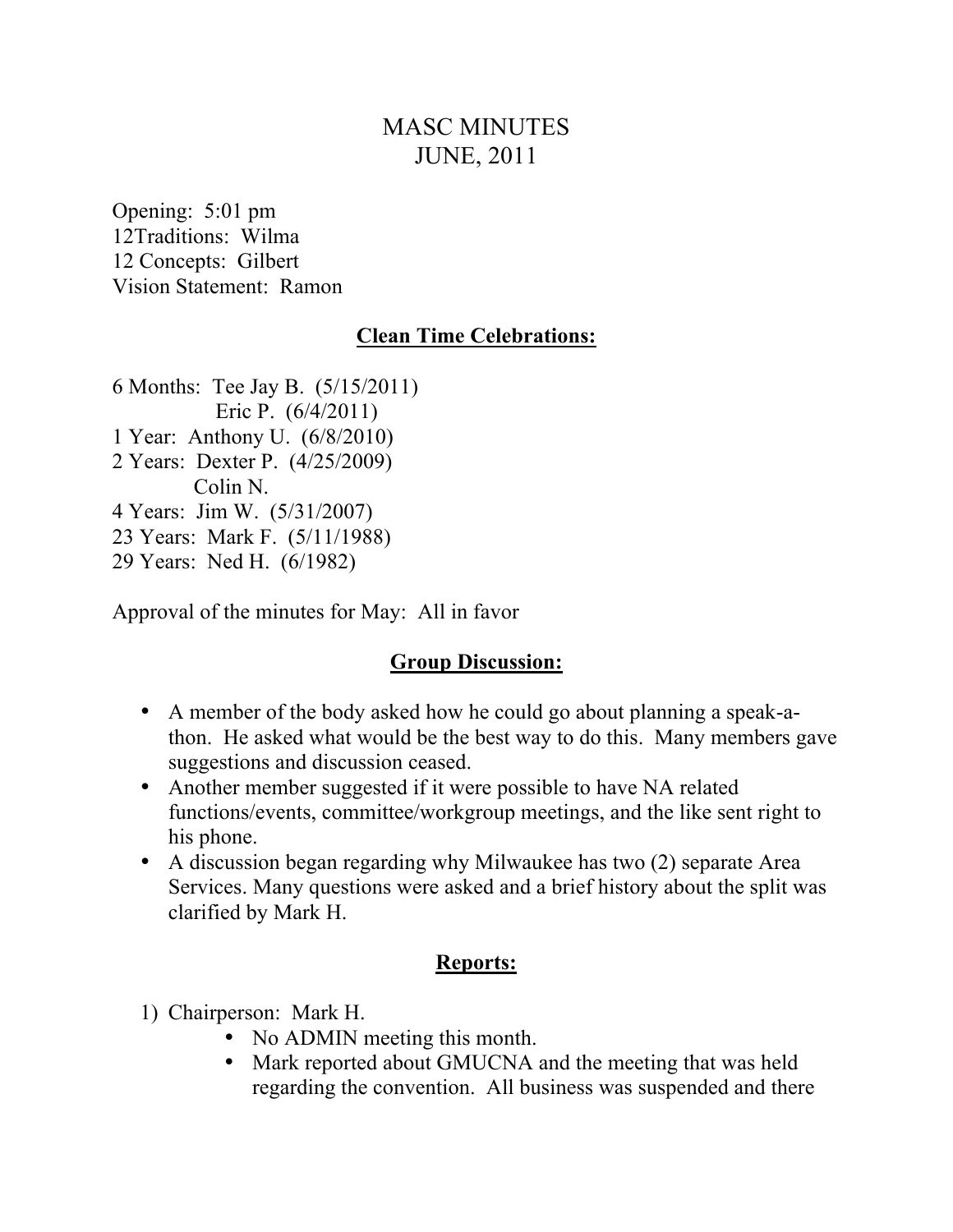were no votes on any subject during the course of the meeting. The next GMUCNA meeting is scheduled for 7/17/2011 at 4:00

2) Secretary: Jim W.

- After 18 months of service as MASC Secretary, I have regretfully stepped down for this position. It has been an honor and a pleasure to have held this position. I have no doubt that my replacement, Kim S., will do just fine. Love you Kim!
- 3) RCMA: Willie M.

My name is Willie M., and I am an addict. The original information given to me via the phone conversation from The Radisson Paper Valley Hotel was \$99.00 per night. After registering the day I arrived, the rate was reduced by \$10.00. This came to a total of \$22.20 (tax included) which I gave to Byron J. I will e-mail a list of open positions at Region to the Secretary for the next Area Service. I bring no new motions to vote on by our Area. This year at WSNAC it appears that the Denver Broncos will be sharing the same hotel as all of us who are attending WSNAC. Please make your reservations early. I understand that Jack M. will be stepping down from his position as RCM and I am willing to step up as RCM of this body.

> Thank you for allowing me to serve, Willie M.

4) H & I: Corey L.

# **H & I Subcommittee Meeting Minutes June 12, 2011**

- 1. Attendance
	- a. Corey L.
		- b. David F.
		- c. Colin N.
		- d. Adam D.
		- e. Rebecca R.

### 2. House of Corrections(HOC)

- a. Going strong, three going in twice a month
- b. New indoctrination in September, no exact date set but we do have five tentative applicants ready to go.
- c. Talked to HOC facilitator and she will try to get us a time slot for the south annex.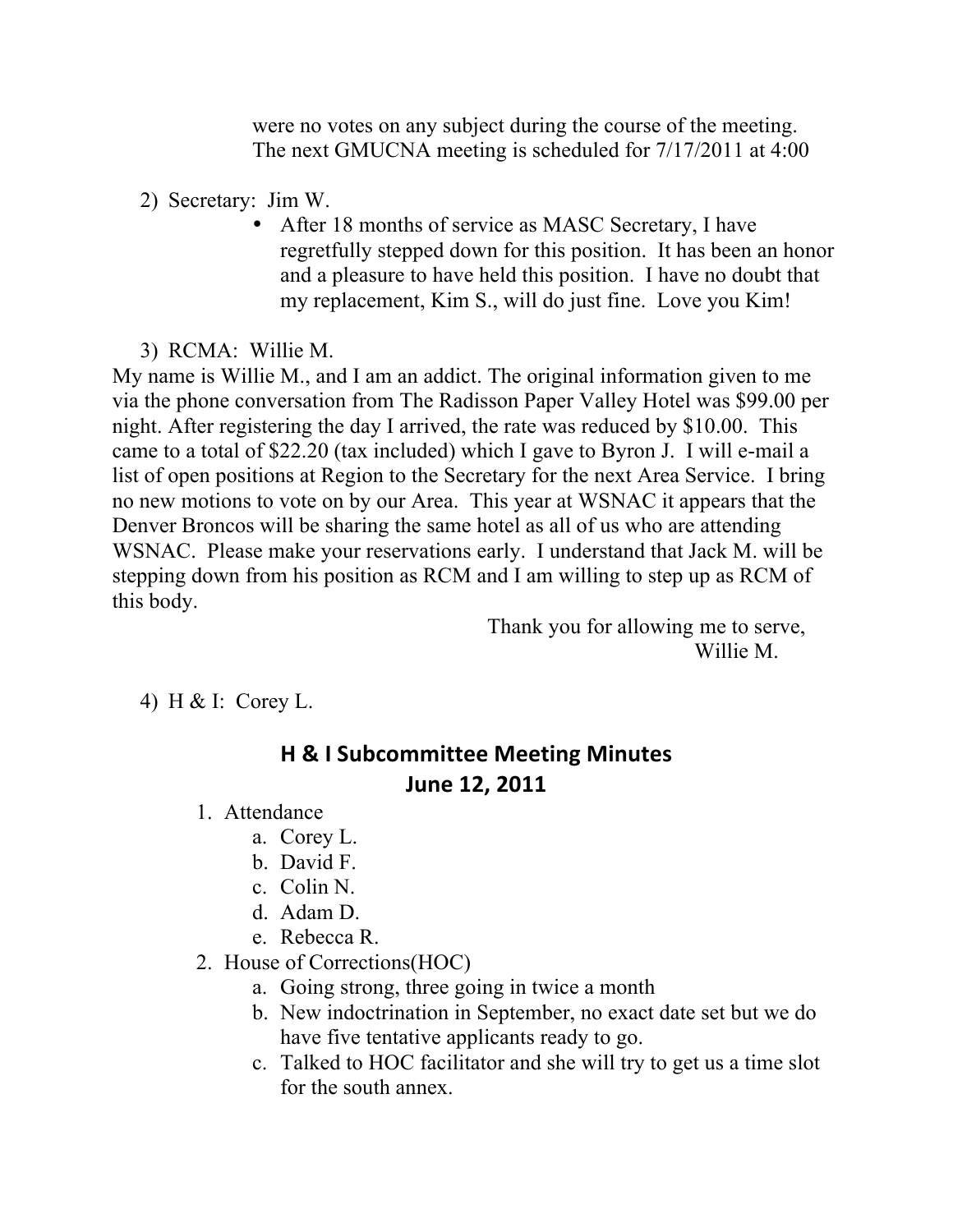- 3. Panel Presentation
	- a. Went as predicted- approximately 12 people.
	- b. Two people filled out applications and expressed interest in joining H & I subcommittee
	- c. GSRs need to get involved in leadership identification
	- d. Made \$32 donation to area H  $&$  I from sale of chili dogs
- 4. Jailhouse Rock
	- a. I have talked to Pastor Pres at St. Johns Ev. Lutheran Church about renting their space for Dec. 3. He told me to submit a written request via email and he will forward it to the church board. The church board meets the second Tuesday of every month, so they will take it up in July. The church was unhappy with the way the kitchen was left after the last Jailhouse Rock so some fence mending will be necessary.
- 5. Rogers Memorial Hospital
	- a. I have talked to the person in charge of the rehab services and we will be starting panels in there as soon as I set up the time and dates with the day and night supervisors.
	- b. We have the people willing to go in for both panels.
- 5) Activities: Peter M.
	- Peter reported on the latest functions and activities.
		- May: Mini Golf Event
		- June: Campout/Picnic Event
	- Both events were successful and many addicts attended.
- 6) Outreach: Ned H.
	- Ned has a very extensive report that can be accessed by contacting him.  $414-940-6940...$  neddo $999@a$ ol.com
- 7) Literature: Matt R.
	- The new price list is now available and can be picked up at MASC. New prices are effective July  $1<sup>st</sup>$ .
- 8) Website: Roman E.
	- From May  $12^{th}$  to June  $12^{th}$  there were 625 visits to namilwaukee.org
	- Roman will be moving out of state but he is still willing to continue with his position as point person of the website workgroup.